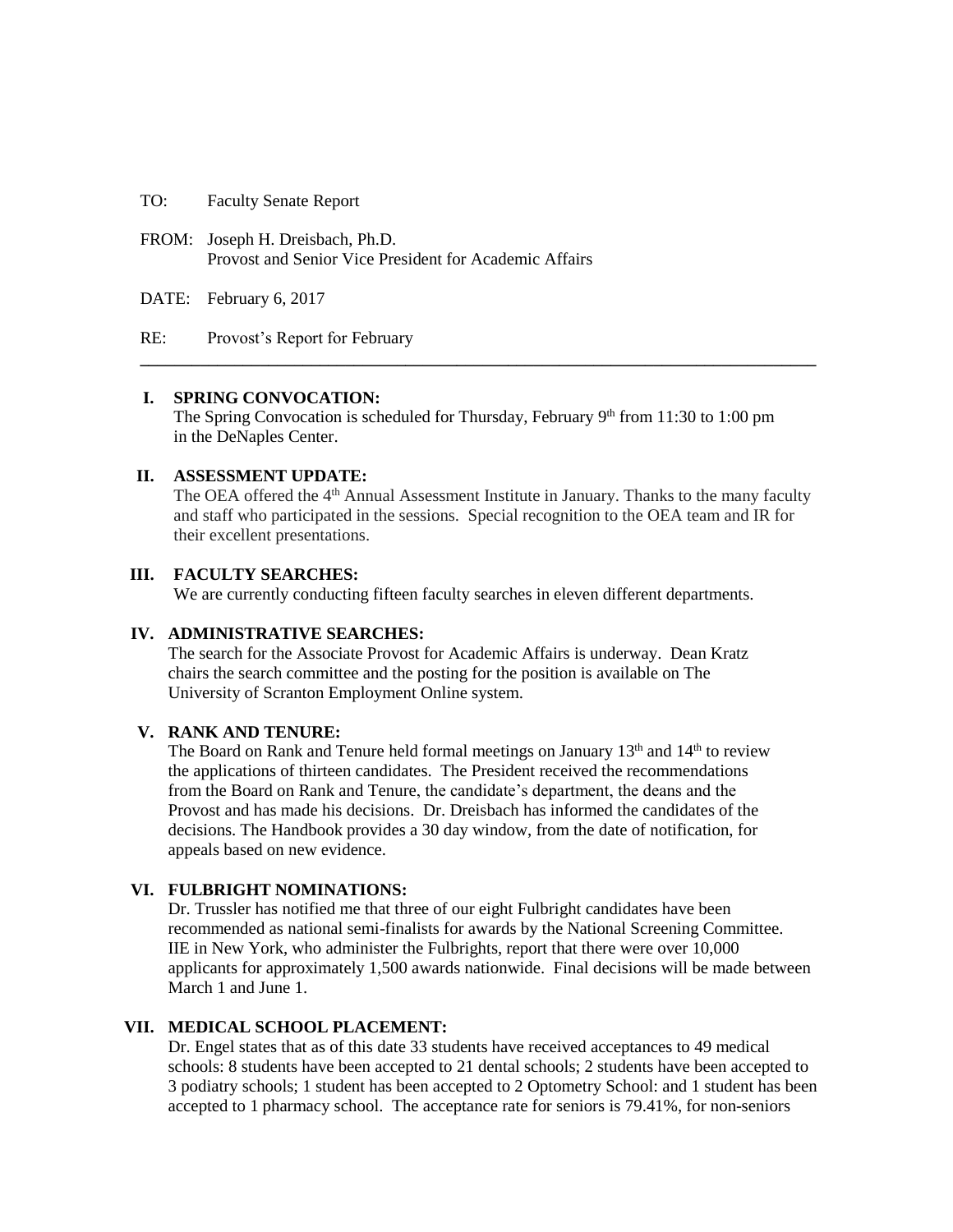62.5%, for re-applicants not in an external post-baccalaureate programs 77.77%, for reapplicants in external post-baccalaureate programs 66.66% and an overall acceptance rate of first-time and successful applicants of 77.97%.

# **VIII. STRATEGIC INITIATIVES:**

### **Strategic Initiatives Funding:**

Fr. Quinn announced the availability of Strategic Initiatives Funding to support new innovative projects that further the goals of the University's Strategic Plan. \$120K has been allocated to support this initiative. The deadline for applications is 17 February. Those interested could contact Ms. Kate Yerkes for additional information.

# **IX. FACULTY DEVELOPMENT:**

## **Summer Grant Proposals/Clavius Funding:**

A call for proposals for Summer Grants and Clavius funding were sent to faculty on February  $2<sup>nd</sup>$  and  $3<sup>rd</sup>$  respectively. The deadline for submission is March 3, 2017.

#### **Provost Faculty Enhancement Awards:**

A request for nominations for the Provost Enhancement Awards were sent out to Deans and Department Chairs on January 30<sup>th</sup>. The Provost Advisory Group will assist the Provost and Associate Provost in making the determination on the awards recipients. The awards will be presented at the Faculty Appreciation Day dinner scheduled for April  $7<sup>th</sup>$  from 5:00 p.m. to 8:00 p.m. in The DeNaples Center's Ballroom

### **X. UPDATED SABBATICAL LIST:**

The following sabbaticals have been approved for the 2016-2017 Academic Year.

| <b>Fall 2017</b>             | Christine Zakzewski | <b>Stacy Smulowitz</b>         |
|------------------------------|---------------------|--------------------------------|
| Benjamin Bishop              | Spring 2018         | El-Habib Zanzana               |
| <b>Timothy Casey</b>         | Danielle Arigo      | <b>Academic Year 2017-2018</b> |
| <b>Rita Fleming Castaldy</b> | Yaodong Bi          | Joseph Kraus                   |
| Brigid Frein                 | Karen Brady         | Tata Mbugua                    |
| Satyajit Ghosh               | Rebecca Dalgin      | Kenneth Monk                   |
| Linda Ledford Miller         | Paul Datti          | Jerry Muir                     |
| Iordanis Petsas              | Anthony Ferzola     | <b>Stacey Muir</b>             |
| <b>Susan Poulson</b>         | Daniel Mahoney      | Mark Seid                      |

#### **XI. OFFICE OF RESEARCH SERVICES AND PROGRAMS**

ORSP is offering several workshops this semester including: 1) *Speed Networking* on February 15 for inter-departmental projects; 2) *Early Investigators* on March 22; and 3) *Funding Strategies* with the Development Office - date TBA.

# **XII. CURRICULUM:**

The following proposals have been approved by the Board of Trustees

#### **New Program:**

Master of Science in Finance 9/14/16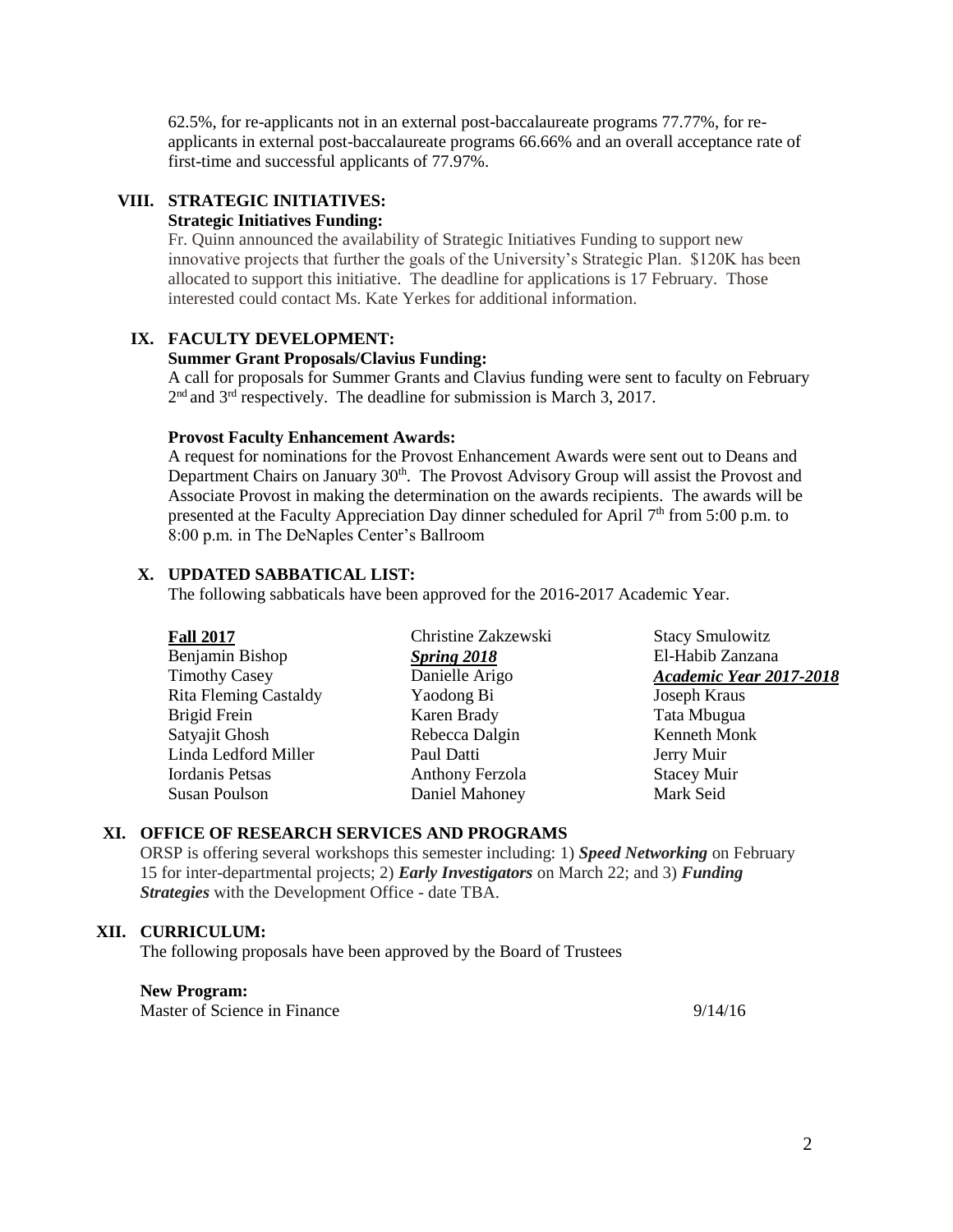| <b>Program Changes:</b>                                                | <b>Date Posted</b> |
|------------------------------------------------------------------------|--------------------|
| Associate Degree in Computer Engineering                               | 10/17/16           |
| <b>Writing Minor</b>                                                   | 9/23/16            |
|                                                                        |                    |
| <b>New Courses:</b>                                                    |                    |
| FIN 588: Quantitative Analysis of Finance                              | 5/17/16            |
| HIST 139: Digital History                                              | 9/23/16            |
| ESPC 507: Foundational Knowledge of Behavior in Analysis for Educators | 5/16/16            |
| PSIO 220: Advanced Human Anatomy and Physiology I                      | 12/16/16           |
| PSIO 220L: Advanced Human Anatomy and Physiology I Lab                 | 12/16/16           |
| PSIO 221: Advanced Human Anatomy and Physiology II                     | 12/16/16           |
| PSIO 221L: Advanced Human Anatomy and Physiology II Lab                | 12/16/16           |
| PSIO 320: Cellular and Integrative Physiology                          | 12/16/16           |
| PSIO 320L: Cellular and Integrative Physiology Lab                     | 12/16/16           |
| PSIO 325: Experimental Approaches in Physiology Seminar                | 12/16/16           |
| PSIO 384: Special Topics in Physiology                                 | 12/16/16           |
| PSIO 393: Undergraduate Research in Physiology                         | 12/16/16           |
| COMM 260: Media Criticism                                              | 11/15/16           |
| ENLT 136X: Shakespeare One Play                                        | 10/7/16            |
| <b>OIM 444: Business Forecasting Models</b>                            | 11/9/16            |
|                                                                        |                    |
| <b>Course Changes:</b>                                                 | 9/12/16            |
| EE 449-449L: Computer Interfacing                                      |                    |
| <b>BIO/NEUR 348: Functional Neuroanatomy</b>                           | 11/15/16           |
| HIST 140: Craft of the Historian                                       | 9/23/16            |
| COMM 210: Logical & Rhetorical Analysis                                | 9/12/16            |
| COMM 215: Introduction to Comm. Theory                                 | 9/12/16            |
| COMM 224: News Writing                                                 | 9/12/16            |
| COMM 226: Writing for Public Relations                                 | 9/12/16            |
| <b>COMM 316: Communication Ethics</b>                                  | 9/12/16            |
| <b>COMM 415: Senior Seminar</b>                                        | 9/12/16            |
| PHED 101/EXSC 101: Weight Training                                     | 10/27/16           |

The following proposals have been approved by the provost:

# **XIII. COLLEGE UPDATES: College of Arts and Sciences**

- We will be hosting our first undergraduate Philosophy Conference later this month. The keynote speaker will be J. M. Bernstein, Distinguished Professor at the New School.
- In April we will be hosting the Spring Conference of the American Association of Physics Teachers-Central Pennsylvania Section.
- We continue to support the forums and discussions related to the *Living Wage Report 2016.*

# **Kania School of Management**

• The University of Scranton's 2<sup>nd</sup> Annual Future Accountants Leadership Conference was attended by 111 top high school students with an interest in business or accounting. The students represented 93 high schools and six states. The conference included an interactive experience with members of the Kania School of Management's faculty, the